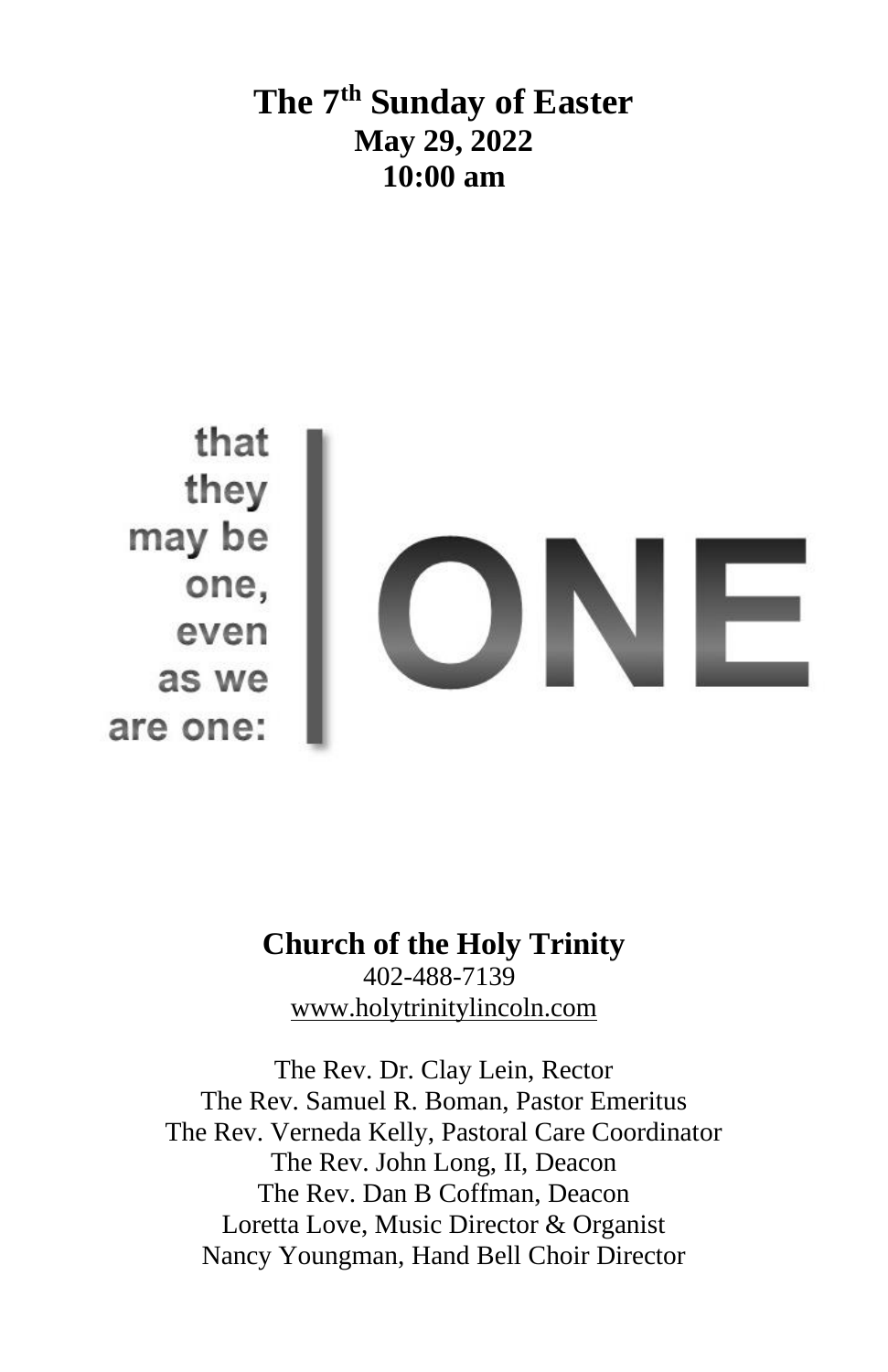### *There will be no Children's Chapel or Nursery available today for our outside service.*

#### **Prelude**

#### **Welcome**

### **Opening Hymn**

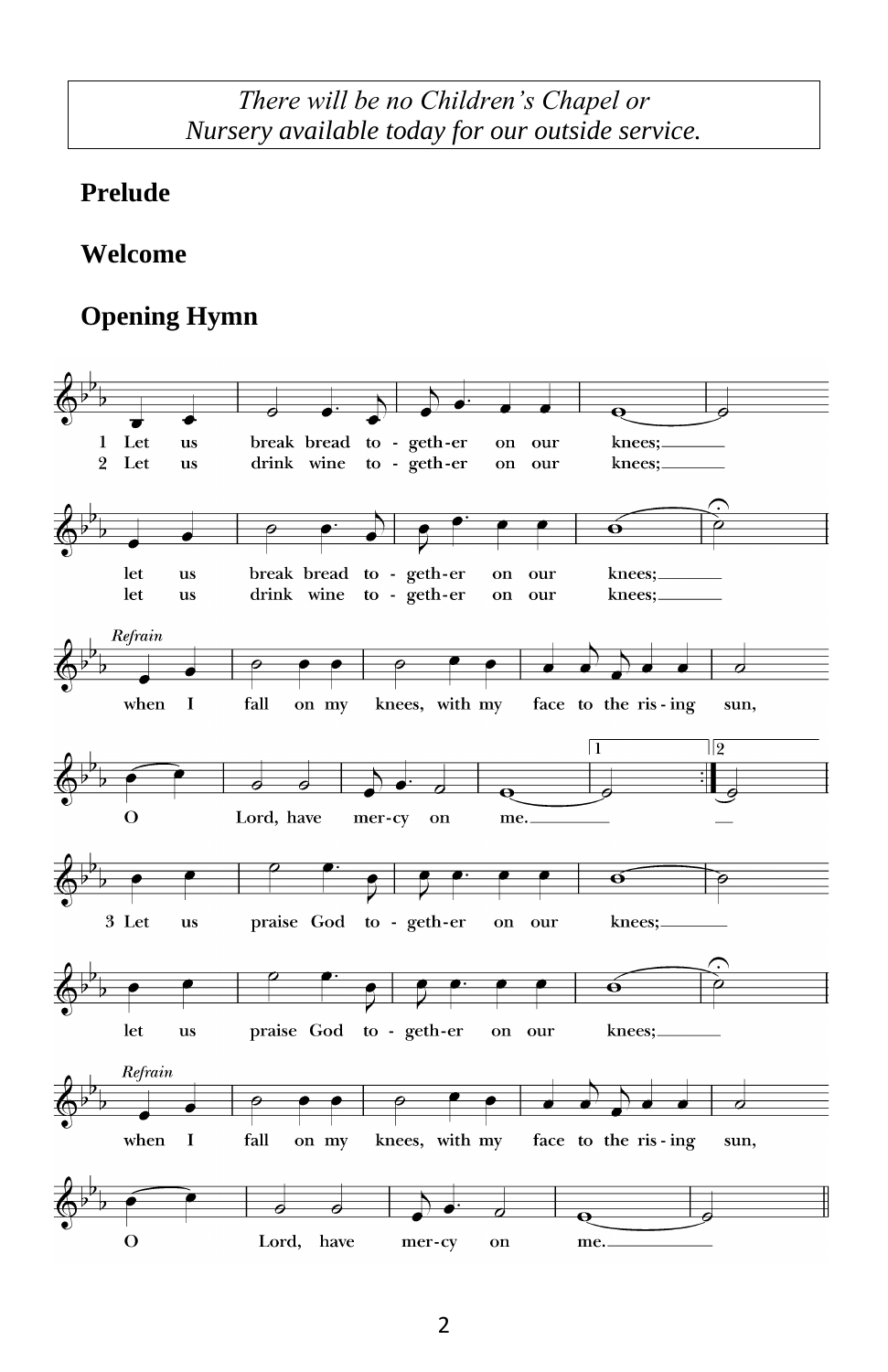| Celebrant | Alleluia, Christ is risen!          |  |
|-----------|-------------------------------------|--|
| People    | The Lord is risen indeed. Alleluia! |  |

Almighty God, to you all hearts are open, all desires known, and from you no secrets are hid: Cleanse the thoughts of our hearts by the inspiration of your Holy Spirit, that we may perfectly love you, and worthily magnify your holy Name; through Christ our Lord. *Amen*.

#### **The Gloria**

*Glory to God in the highest, and peace to his people on earth. Lord God, heavenly King, almighty God and Father, we worship you, we give you thanks, we praise you for your glory. Lord Jesus Christ, only Son of the Father, Lord God, Lamb of God, you take away the sin of the world: have mercy on us; you are seated at the right hand of the Father: receive our prayer. For you alone are the Holy One, you alone are the Lord, you alone are the Most High, Jesus Christ, with the Holy Spirit, in the glory of God the Father. Amen.*

#### **Collect of the Day**

| Celebrant | The Lord be with you. |
|-----------|-----------------------|
| People    | And also with you.    |
| Celebrant | Let us pray.          |

Almighty God, whose blessed Son our Savior Jesus Christ ascended far above all heavens that he might fill all things: Mercifully give us faith to perceive that, according to his promise,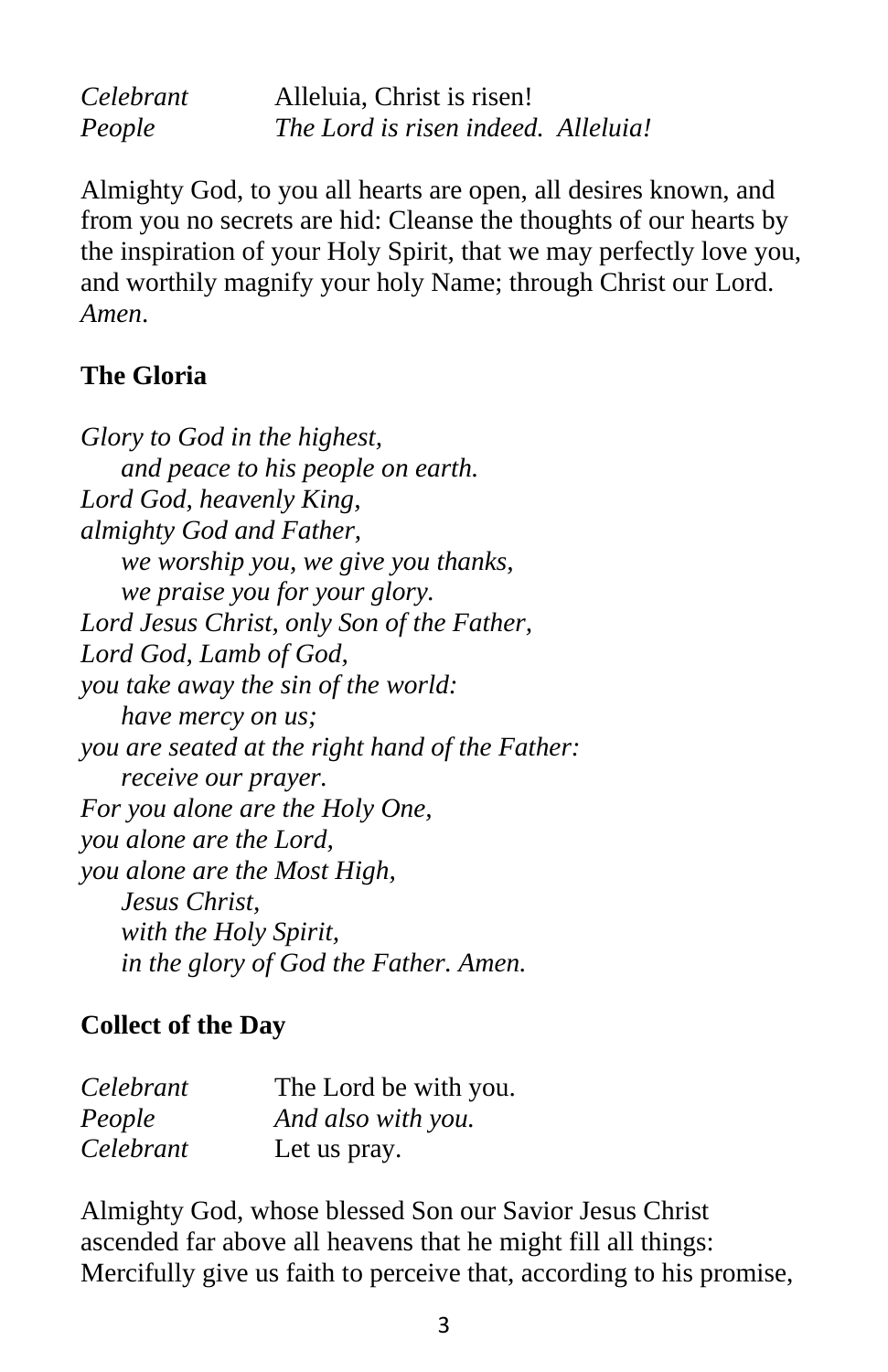he abides with his Church on earth, even to the end of the ages; through Jesus Christ our Lord, who lives and reigns with you and the Holy Spirit, one God, in glory everlasting. *Amen*.

#### **A Reading from the Acts of the Apostles Acts 16:16-34**

 $16$ One day, as we were going to the place of prayer, we met a slavegirl who had a spirit of divination and brought her owners a great deal of money by fortune-telling. <sup>17</sup>While she followed Paul and us, she would cry out, "These men are slaves of the Most High God, who proclaim to you a way of salvation." <sup>18</sup>She kept doing this for many days. But Paul, very much annoyed, turned and said to the spirit, "I order you in the name of Jesus Christ to come out of her." And it came out that very hour.

 $19$ But when her owners saw that their hope of making money was gone, they seized Paul and Silas and dragged them into the marketplace before the authorities.  $^{20}$ When they had brought them before the magistrates, they said, "These men are disturbing our city; they are Jews <sup>21</sup>and are advocating customs that are not lawful for us as Romans to adopt or observe." <sup>22</sup>The crowd joined in attacking them, and the magistrates had them stripped of their clothing and ordered them to be beaten with rods.  $23$ After they had given them a severe flogging, they threw them into prison and ordered the jailer to keep them securely.  $24$ Following these instructions, he put them in the innermost cell and fastened their feet in the stocks.

 $^{25}$ About midnight Paul and Silas were praying and singing hymns to God, and the prisoners were listening to them. <sup>26</sup>Suddenly there was an earthquake, so violent that the foundations of the prison were shaken; and immediately all the doors were opened and everyone's chains were unfastened. <sup>27</sup>When the jailer woke up and saw the prison doors wide open, he drew his sword and was about to kill himself, since he supposed that the prisoners had escaped.  $^{28}$ But Paul shouted in a loud voice, "Do not harm yourself, for we are all here." <sup>29</sup>The jailer called for lights, and rushing in, he fell down trembling before Paul and Silas. <sup>30</sup>Then he brought them outside and said, "Sirs, what must I do to be saved?" <sup>31</sup>They answered, "Believe on the Lord Jesus, and you will be saved, you and your household." <sup>32</sup>They spoke the word of the Lord to him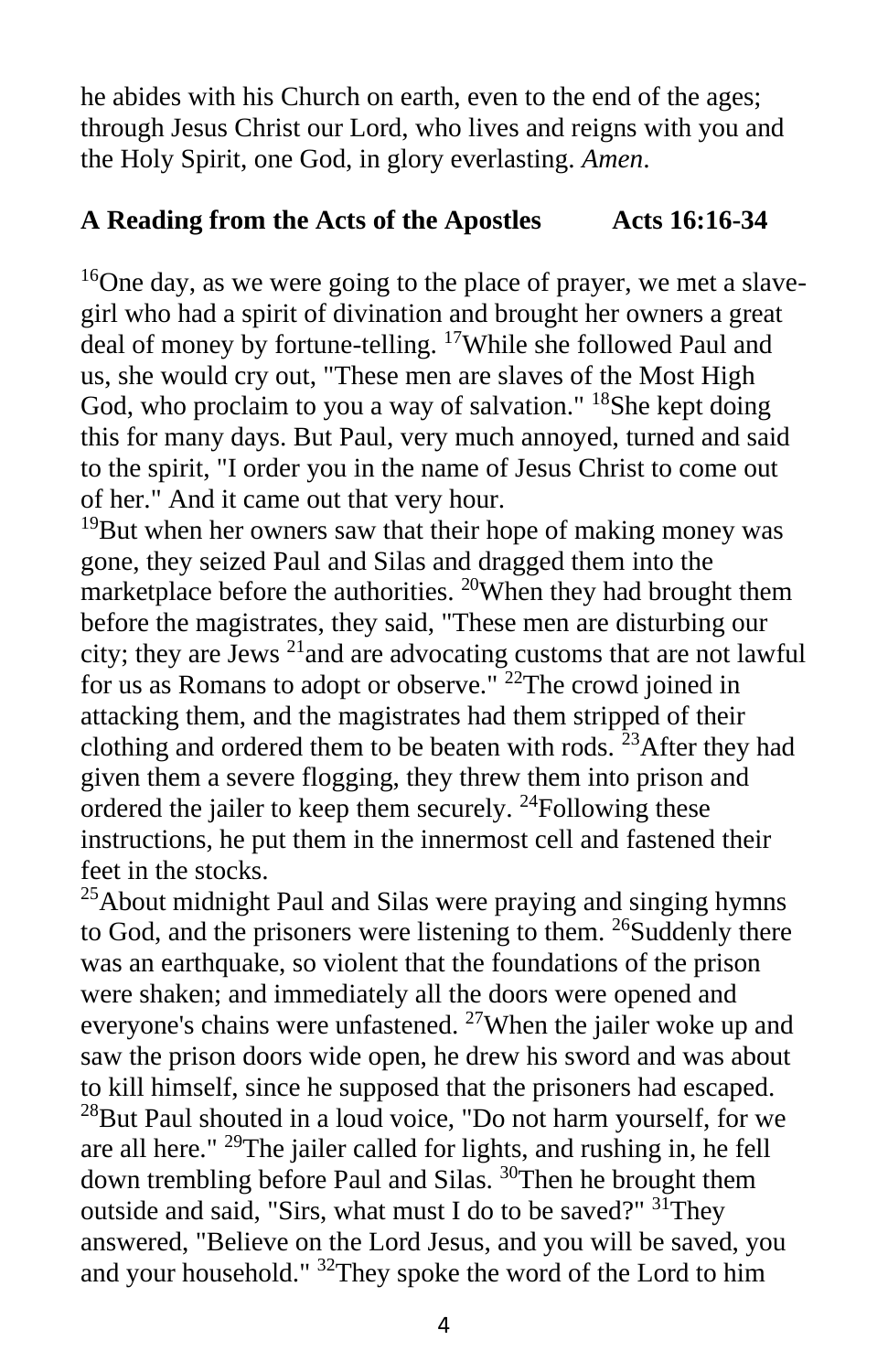and to all who were in his house.  $33$ At the same hour of the night he took them and washed their wounds; then he and his entire family were baptized without delay.  $34$ He brought them up into the house and set food before them; and he and his entire household rejoiced that he had become a believer in God.

| Reader | The Word of the Lord. |
|--------|-----------------------|
| People | Thanks be to God.     |

**Psalm 97** *read responsively by whole verse*

<sup>1</sup>The LORD is king! Let the earth rejoice; let the many coastlands be glad!

*<sup>2</sup>Clouds and thick darkness are all around him; righteousness and justice are the foundation of his throne.*

 ${}^{3}$ Fire goes before him, and consumes his adversaries on every side.

*<sup>4</sup>His lightnings light up the world; the earth sees and trembles.*

<sup>5</sup>The mountains melt like wax before the LORD. before the LORD of all the earth.

*<sup>6</sup>The heavens proclaim his righteousness; and all the peoples behold his glory.*

<sup>7</sup>All worshipers of images are put to shame, those who make their boast in worthless idols; all gods bow down before him.

*<sup>8</sup>Zion hears and is glad,and the towns of Judah rejoice, because of your judgments, O God.*

 $^{9}$ For you, O LORD, are most high over all the earth; you are exalted far above all gods.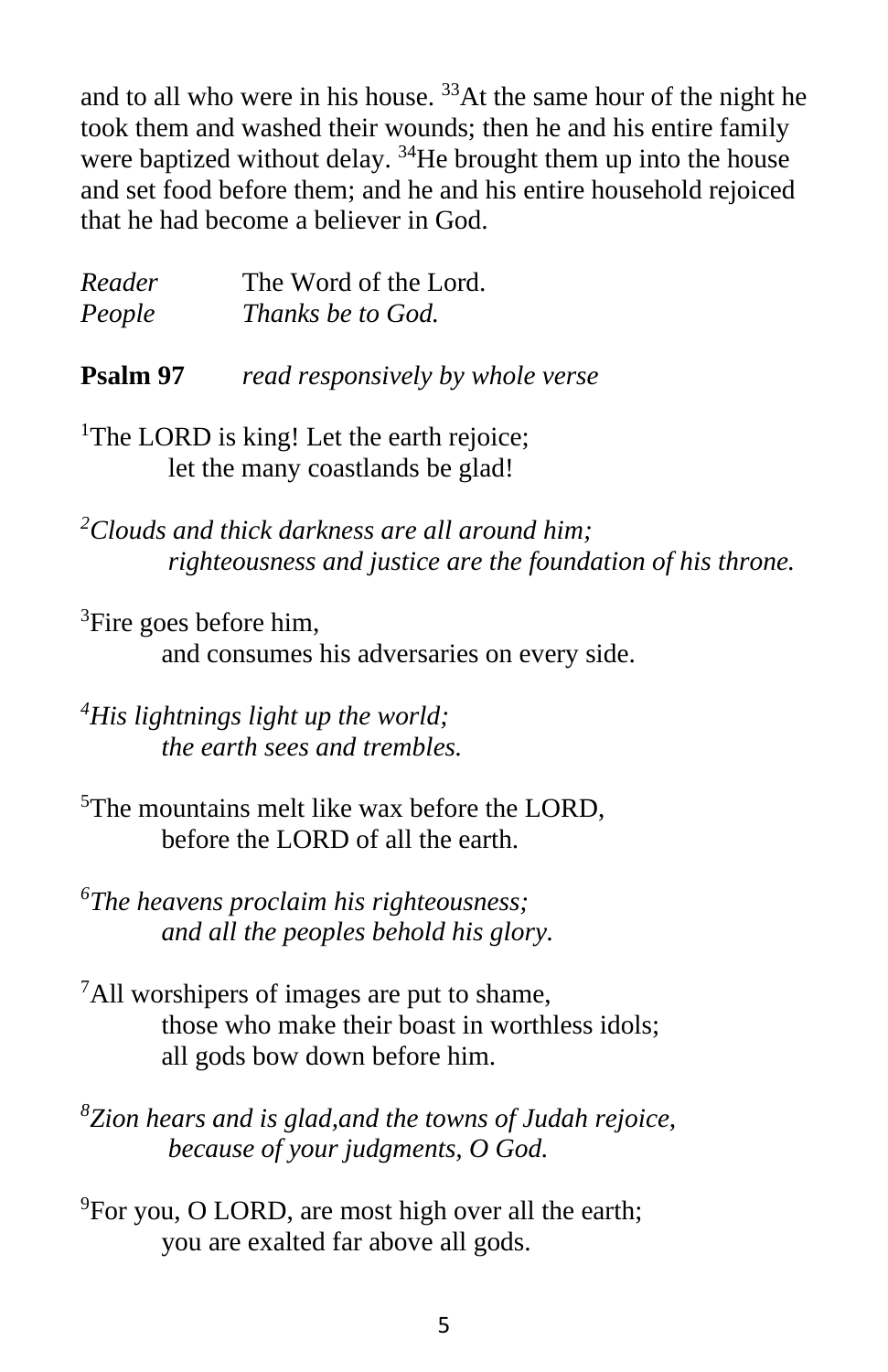*<sup>10</sup>The LORD loves those who hate evil; he guards the lives of his faithful; he rescues them from the hand of the wicked.*

<sup>11</sup>Light dawns for the righteous, and joy for the upright in heart.

*<sup>12</sup>Rejoice in the LORD, O you righteous, and give thanks to his holy name!*

#### **A Reading from Revelation 22:12-14, 16-21**

 $12$ See, I am coming soon; my reward is with me, to repay according to everyone's work. <sup>13</sup>I am the Alpha and the Omega, the first and the last, the beginning and the end."

<sup>14</sup>Blessed are those who wash their robes, so that they will have the right to the tree of life and may enter the city by the gates.  $^{16}$ It is I, Jesus, who sent my angel to you with this testimony for the churches. I am the root and the descendant of David, the bright morning star."

<sup>17</sup>The Spirit and the bride say, "Come."

And let everyone who hears say, "Come."

And let everyone who is thirsty come.

Let anyone who wishes take the water of life as a gift."

 $^{18}$ I warn everyone who hears the words of the prophecy of this book: if anyone adds to them, God will add to that person the plagues described in this book;"  $^{19}$ if anyone takes away from the words of the book of this prophecy, God will take away that person's share in the tree of life and in the holy city, which are described in this book."

<sup>20</sup>The one who testifies to these things says, "Surely I am coming soon." Amen. Come, Lord Jesus! <sup>21</sup>The grace of the Lord Jesus be with all the saints. Amen.

| Reader | The Word of the Lord. |
|--------|-----------------------|
| People | Thanks be to God.     |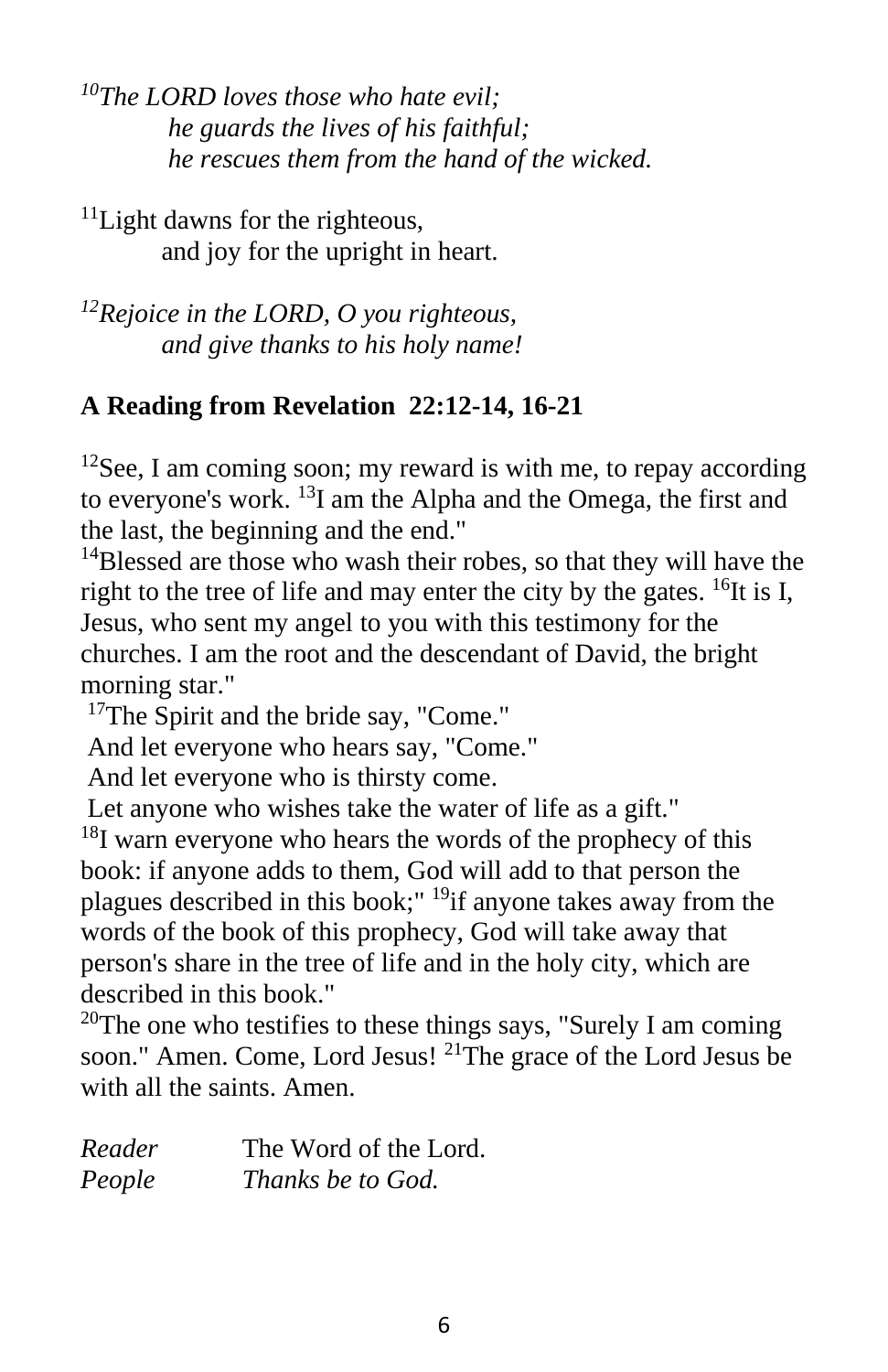**Holy Gospel John 17:20-26**

| Deacon | The Holy Gospel of our Lord Jesus Christ according |
|--------|----------------------------------------------------|
|        | to John                                            |
| People | Glory to you, Lord Christ.                         |

 $^{20}$ I ask not only on behalf of these, but also on behalf of those who will believe in me through their word,  $^{21}$ that they may all be one. As you, Father, are in me and I am in you, may they also be in us, so that the world may believe that you have sent me.  $^{22}$ The glory that you have given me I have given them, so that they may be one, as we are one,  $23I$  in them and you in me, that they may become completely one, so that the world may know that you have sent me and have loved them even as you have loved me.  $^{24}$  Father, I desire that those also, whom you have given me, may be with me where I am, to see my glory, which you have given me because you loved me before the foundation of the world.

 $^{25}$ Righteous Father, the world does not know you, but I know you; and these know that you have sent me. <sup>26</sup>I made your name known to them, and I will make it known, so that the love with which you have loved me may be in them, and I in them."

| Deacon | The Gospel of the Lord.     |
|--------|-----------------------------|
| People | Praise to you, Lord Christ. |

**Sermon** The Rev. Dr. Clay Lein

**Nicene Creed** *(Please stand)*

*We believe in one God, the Father, the Almighty, maker of heaven and earth, of all that is, seen and unseen. We believe in one Lord, Jesus Christ, the only Son of God, eternally begotten of the Father, God from God, Light from Light, true God from true God, begotten, not made,*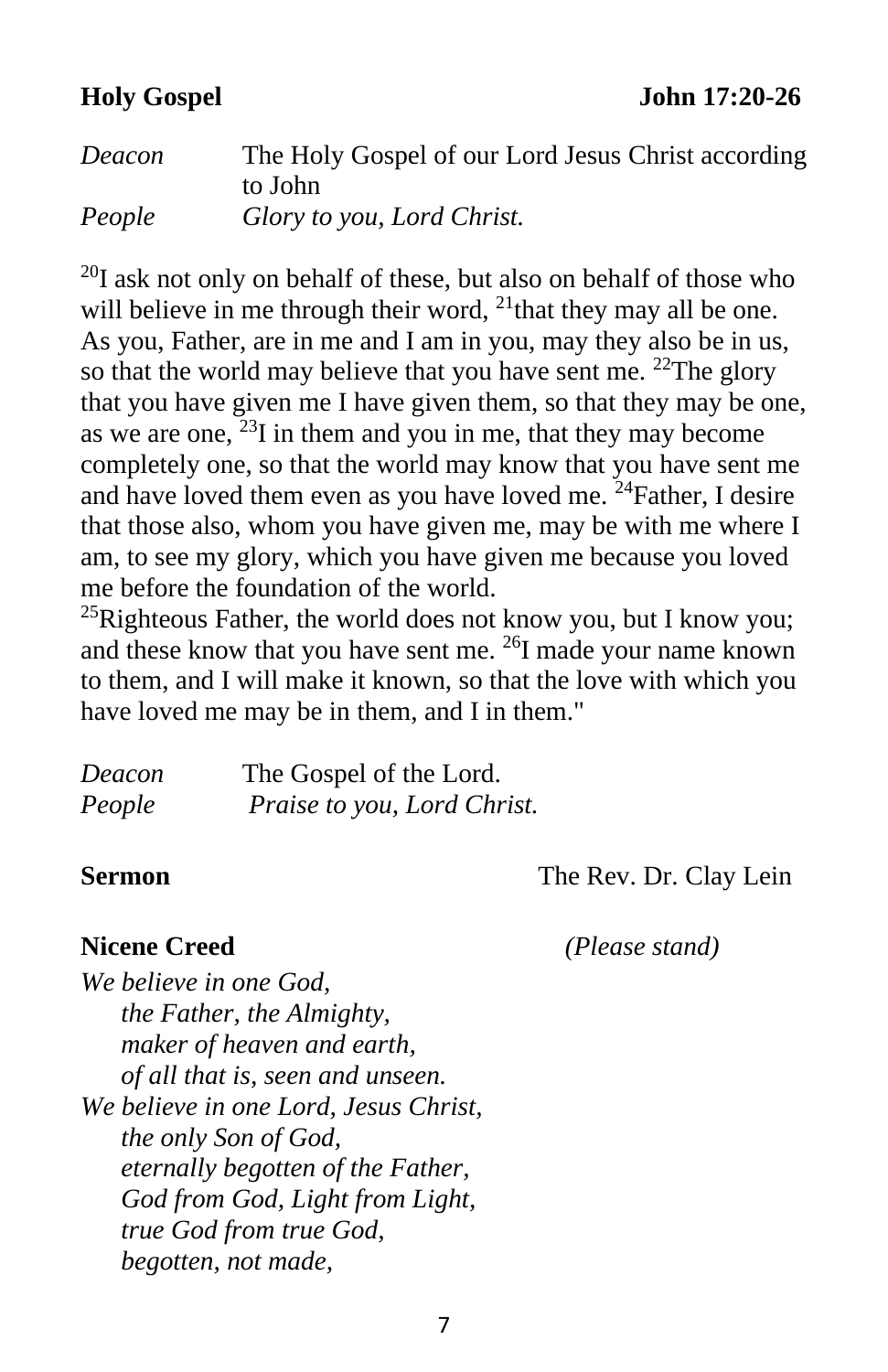*of one Being with the Father. Through him all things were made. For us and for our salvation he came down from heaven: by the power of the Holy Spirit he became incarnate from the Virgin Mary, and was made man. For our sake he was crucified under Pontius Pilate; he suffered death and was buried. On the third day he rose again in accordance with the Scriptures; he ascended into heaven and is seated at the right hand of the Father. He will come again in glory to judge the living and the dead, and his kingdom will have no end. We believe in the Holy Spirit, the Lord, the giver of life, who proceeds from the Father and the Son. With the Father and the Son he is worshiped and glorified. He has spoken through the Prophets. We believe in one holy catholic and apostolic Church. We acknowledge one baptism for the forgiveness of sins. We look for the resurrection of the dead, and the life of the world to come. Amen.*

### **Prayers of the People**

Grace to you and peace from Jesus Christ, the firstborn of the dead. The Lord has acted; let us rejoice and be glad saying, "You are our God; and we thank you"

- V. Almighty God, you have given your Church the ministry of reconciliation: grant that all who have been reborn into the fellowship of Christ's Body may show forth in their lives what they profess by their faith.
- *R. You are our God; and we thank you*
- V. Ruler of the Kings and Queens of the earth, Lord Jesus, your word is a word of peace: speak forth salvation in a weary world.
- *R. You are our God; and we thank you*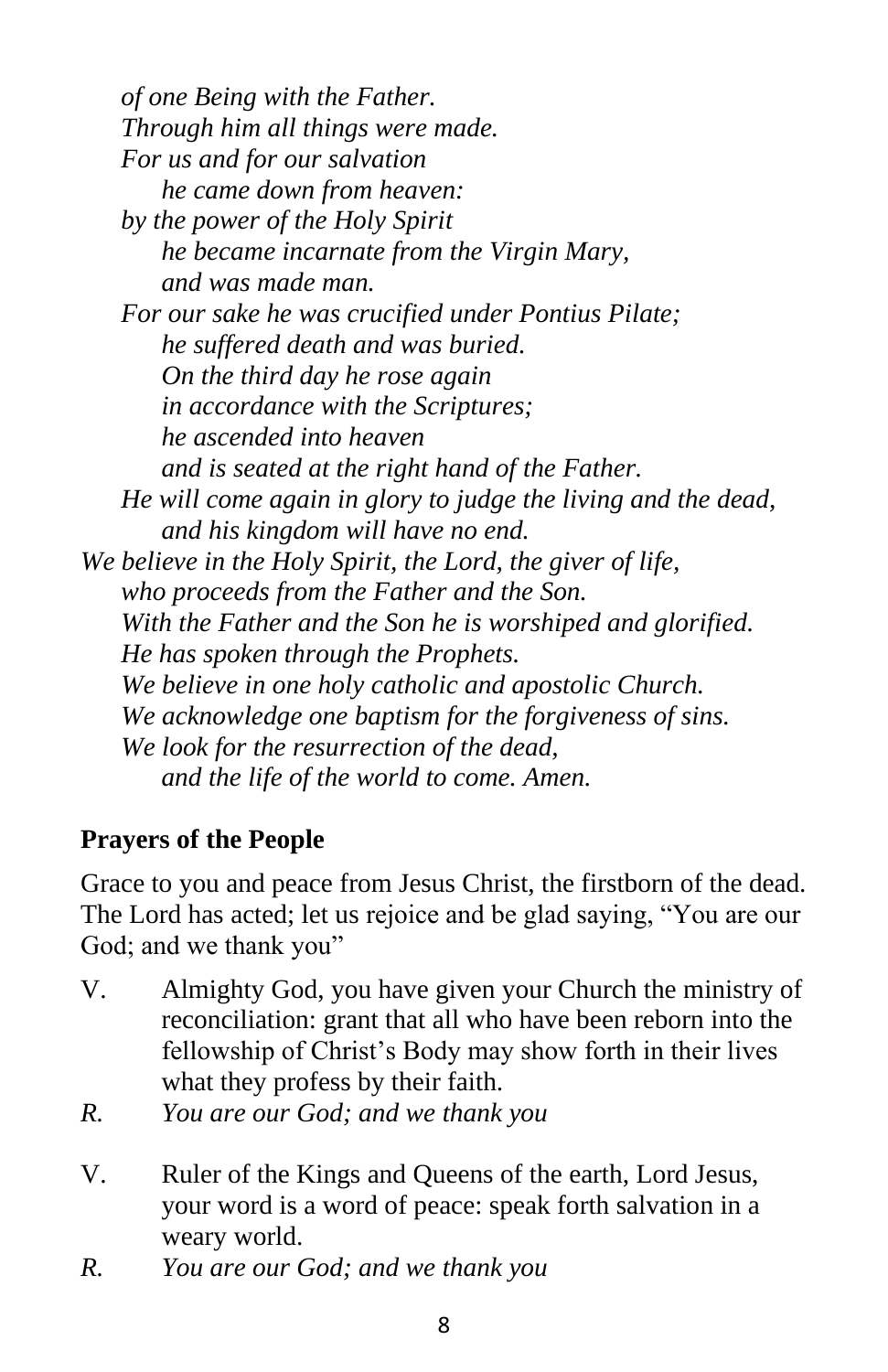- V. All you do, O Lord, is marvelous in our eyes: give us a respect for all you have made.
- *R. You are our God; and we thank you*
- V. Mighty Savior, raise up faithful witnesses in our community, that our neighbors might come to know that you love them and have freed them from the power of sin.
- *R. You are our God; and we thank you*
- V. Alpha and Omega, you do not hand your beloved ones over to death, but promise life eternal to all those baptized into your Son: to you be glory and dominion forever.

#### **A Prayer for Ukraine -** Archbishop of Canterbury Justin Welby

*God of peace and justice, we pray for the people of Ukraine today. We pray for peace and the laying down of weapons. We pray for all those who fear for tomorrow, that your Spirit of comfort would draw near to them. We pray for those with power over war or peace, for wisdom, discernment and compassion to guide their decisions. Above all, we pray for all your precious children, at risk and in fear, that you would hold and protect them. We pray in the name of Jesus, the Prince of Peace. Amen*

*Celebrant* O God our Father, whose beloved Son took children into his arms and blessed them: Give us grace to entrust your beloved children of Uvalde to your everlasting care and love and bring them fully into your heavenly kingdom. Pour out your grace and loving-kindness on all who grieve; surround them with your love; and restore their trust in your goodness. We lift up to you our weary, wounded souls and ask you to send your Holy Spirit to take away the anger and violence that infects our hearts, and make us instruments of your peace and children of the light. In the Name of Christ who is our hope, we pray. Amen.

*R. You are our God; and we thank you*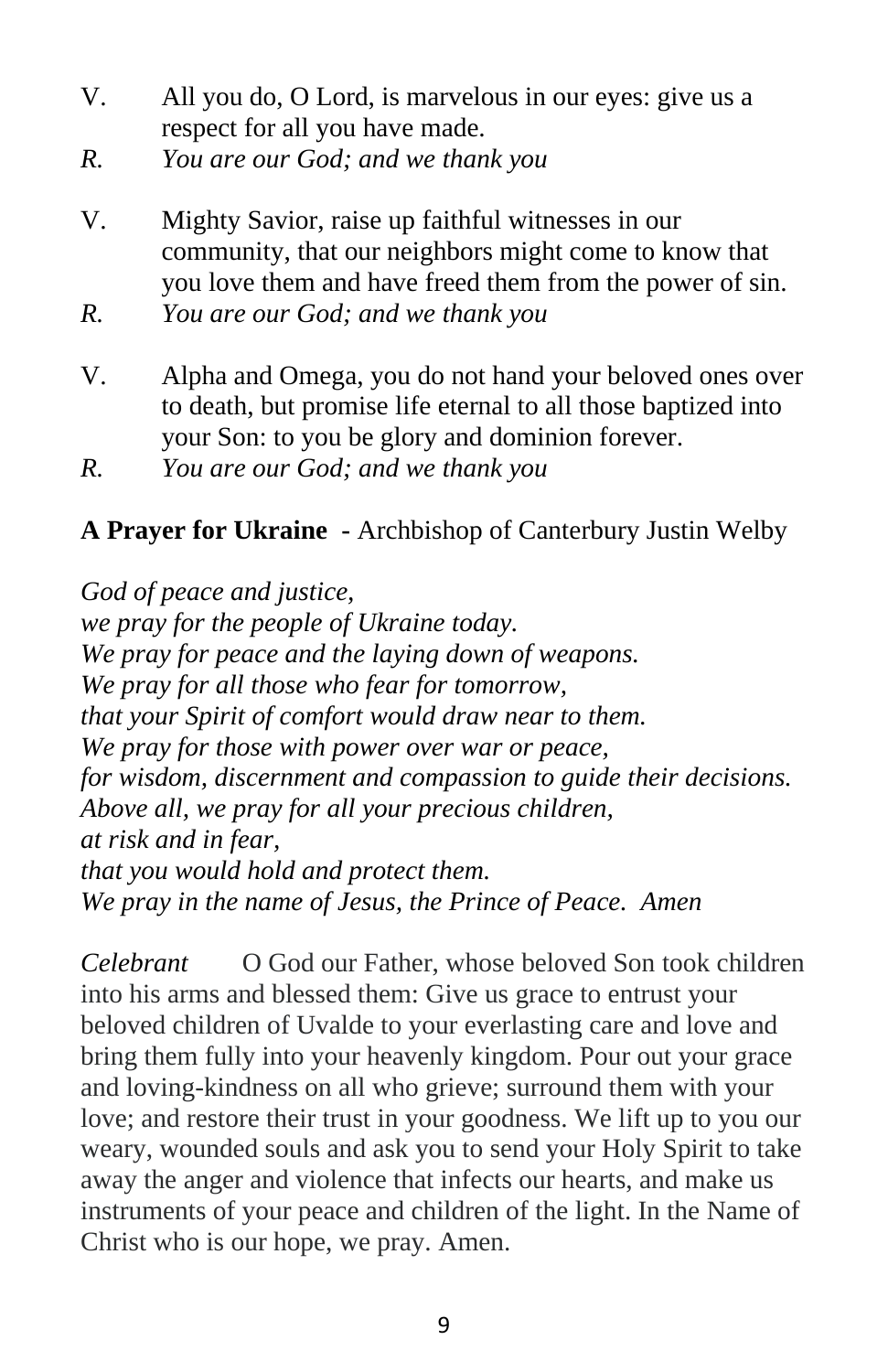#### **Confession of Sin** Remain Standing

Let us confess our sins against God and our neighbor.

*Most merciful God, we confess that we have sinned against you in thought, word, and deed, by what we have done, and by what we have left undone. We have not loved you with our whole heart; we have not loved our neighbors as ourselves. We are truly sorry and we humbly repent. For the sake of your Son Jesus Christ, have mercy on us and forgive us; that we may delight in your will, and walk in your ways, to the glory of your Name. Amen.*

Almighty God have mercy on you, forgive you all your sins through our Lord Jesus Christ, strengthen you in all goodness, and by the power of the Holy Spirit keep you in eternal life. *Amen*.

| <b>The Peace</b> | (please greet each other SAFELY)          |
|------------------|-------------------------------------------|
| Celebrant        | The peace of the Lord be always with you. |
| People           | And also with you.                        |

#### **Announcements**

**Offertory** *Nancy Youngman*

#### **The Great Thanksgiving**

| Celebrant | The Lord be with you.                      |
|-----------|--------------------------------------------|
| People    | And also with you.                         |
| Celebrant | Lift up your hearts.                       |
| People    | We lift them to the Lord.                  |
| Celebrant | Let us give thanks to the Lord our God.    |
| People    | It is right to give him thanks and praise. |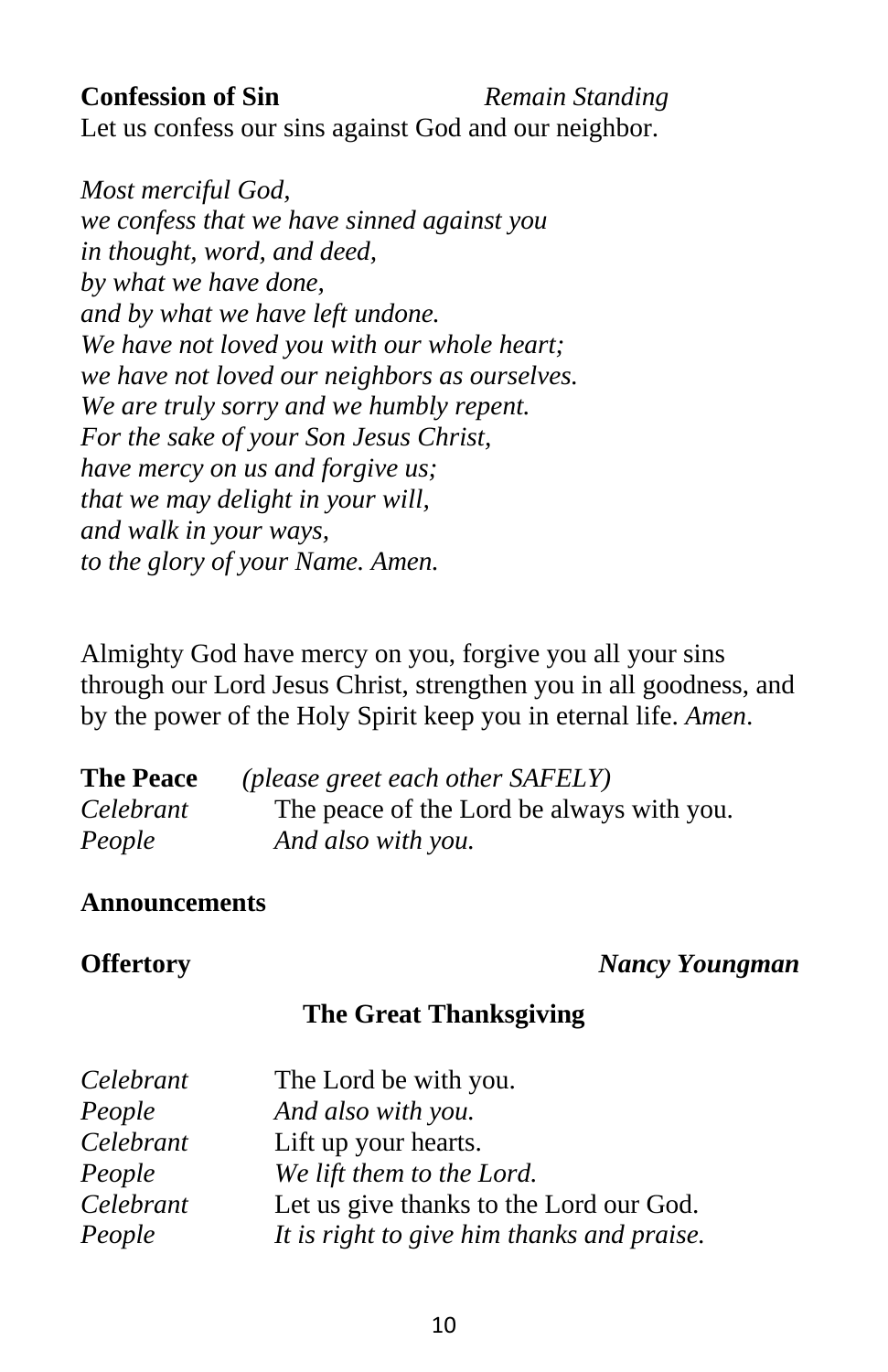It is right, and a good and joyful thing, always and everywhere to give thanks to you, Father Almighty, Creator of heaven and earth.

But chiefly are we bound to praise you for the glorious resurrection of your Son Jesus Christ our Lord; for he is the true Paschal Lamb, who was sacrificed for us, and has taken away the sin of the world. By his death he has destroyed death, and by his rising to life again he has won for us everlasting life.

Therefore we praise you, joining our voices with Angels and Archangels and with all the company of heaven, who forever sing this hymn to proclaim the glory of your Name:

*Holy, Holy, Holy Lord, God of power and might, heaven and earth are full of your glory. Hosanna in the highest. Blessed is he who comes in the name of the Lord. Hosanna in the highest.*

#### *The people stand or sit*

Holy and gracious Father: In your infinite love you made us for yourself, and, when we had fallen into sin and become subject to evil and death, you, in your mercy, sent Jesus Christ, your only and eternal Son, to share our human nature, to live and die as one of us, to reconcile us to you, the God and Father of all.

He stretched out his arms upon the cross, and offered himself, in obedience to your will, a perfect sacrifice for the whole world. On the night he was handed over to suffering and death, our Lord Jesus Christ took bread; and when he had given thanks to you, he broke it, and gave it to his disciples, and said, "Take, eat: This is my Body, which is given for you. Do this for the remembrance of me."

After supper he took the cup of wine; and when he had given thanks, he gave it to them, and said, "Drink this, all of you: This is my Blood of the new Covenant, which is shed for you and for many for the forgiveness of sins. Whenever you drink it, do this for the remembrance of me."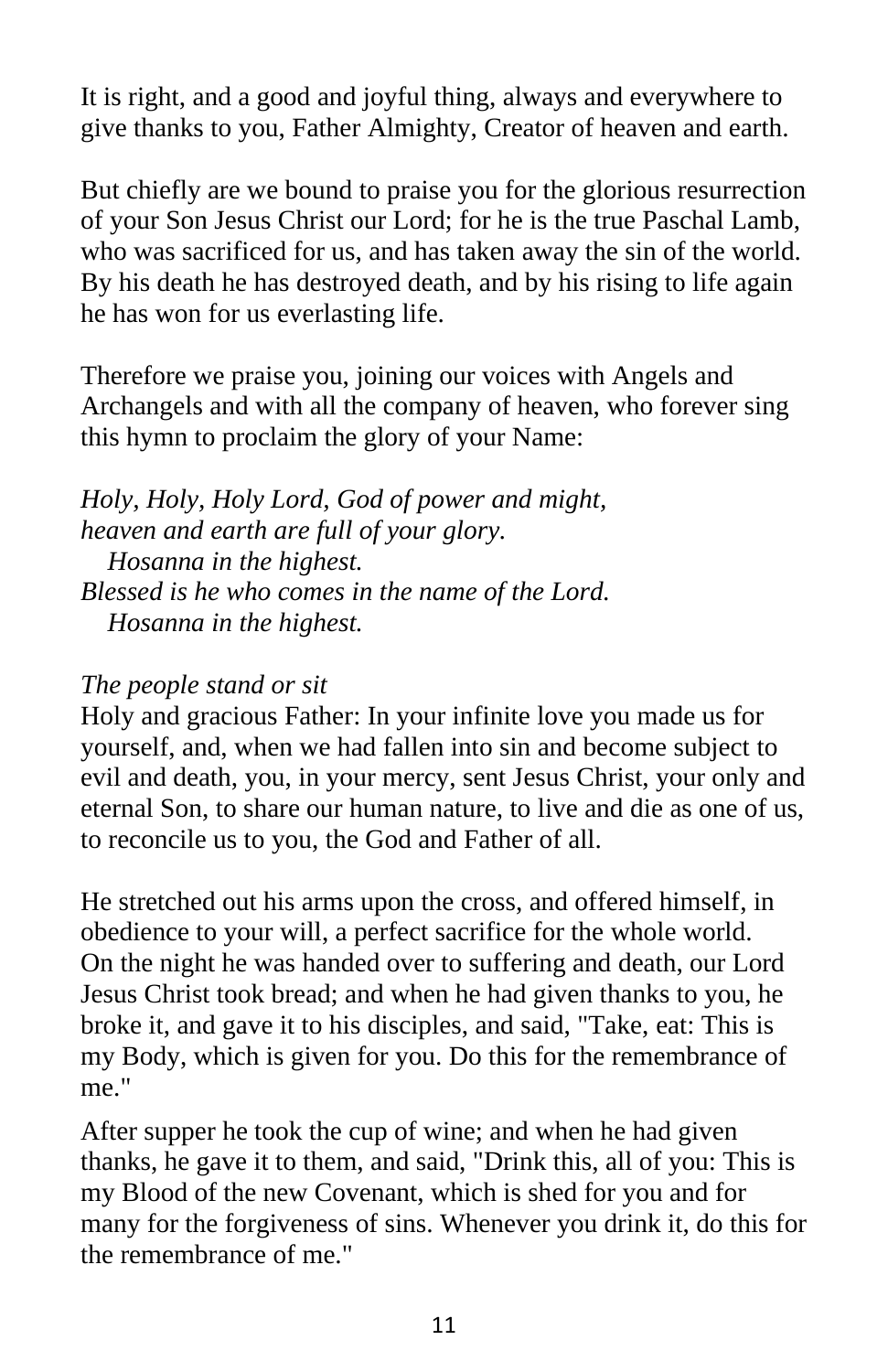Therefore we proclaim the mystery of faith: *Christ has died. Christ is risen. Christ will come again*.

We celebrate the memorial of our redemption, O Father, in this sacrifice of praise and thanksgiving. Recalling his death, resurrection, and ascension, we offer you these gifts. Sanctify them by your Holy Spirit to be for your people the Body and Blood of your Son, the holy food and drink of new and unending life in him. Sanctify us also that we may faithfully receive this holy Sacrament, and serve you in unity, constancy, and peace; and at the last day bring us with all your saints into the joy of your eternal kingdom.

All this we ask through your Son Jesus Christ: By him, and with him, and in him, in the unity of the Holy Spirit all honor and glory is yours, Almighty Father, now and forever. AMEN.

And now, as our Savior Christ has taught us, we are bold to say,

*Our Father, who art in heaven, hallowed be thy Name, thy kingdom come, thy will be done on earth as it is in heaven. Give us this day our daily bread. And forgive us our trespasses, as we forgive those who trespass against us. And lead us not into temptation, but deliver us from evil. For thine is the kingdom, and the power, and the glory, forever and ever. Amen.*

#### **Breaking of the Bread**

*Celebrant* Alleluia, Christ our Passover is sacrificed for us. *People Therefore, let us keep the feast. Alleluia All Christians are welcome at the Lord's Table. Follow the directions to come forward. If you would like communion brought to you, please inform the ushers.*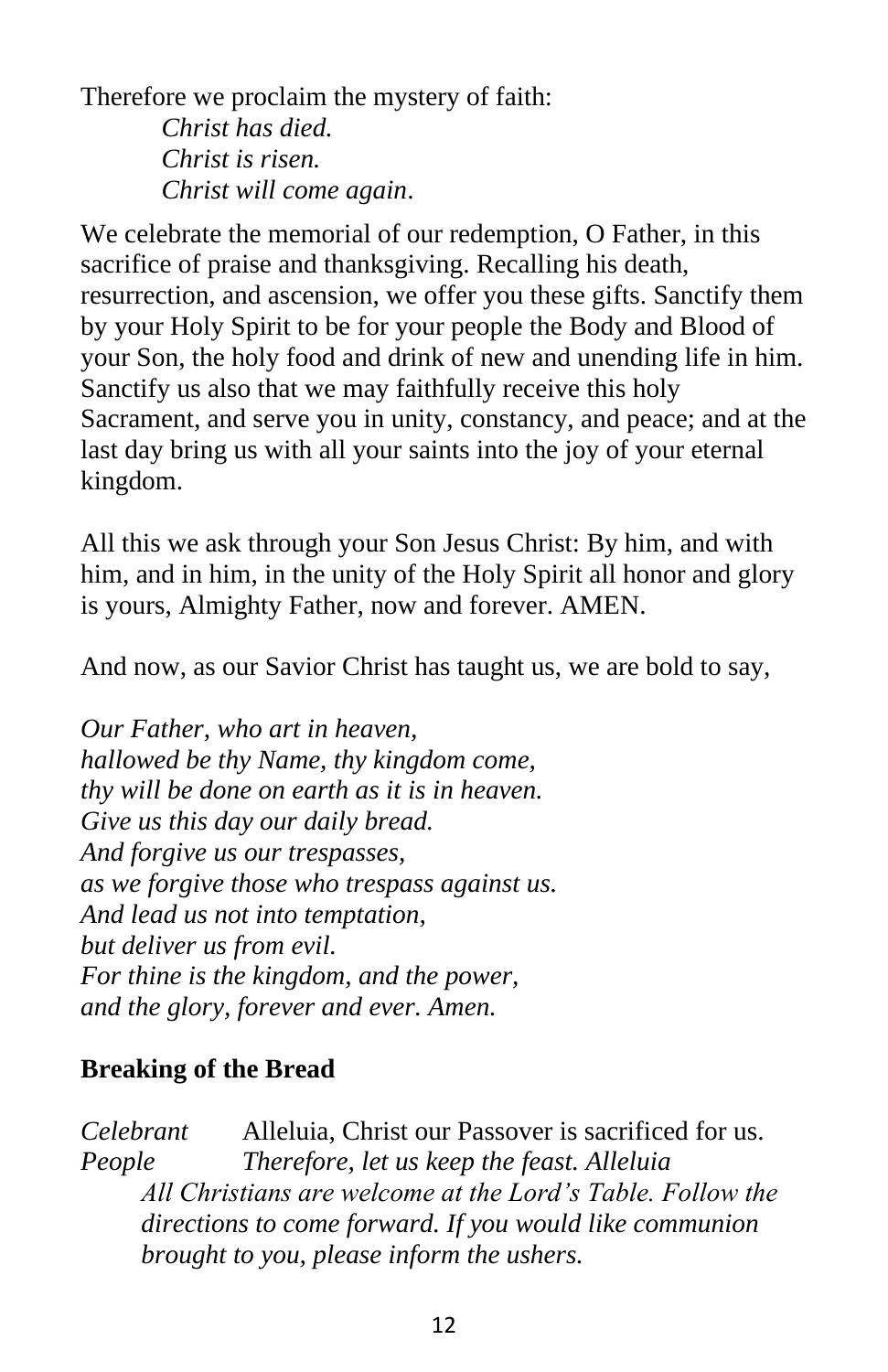*There will be two stations for you to receive communion from. At each station the clergy person will allow you to pick one of the wine packs or, if you put out your hands, place a wafer into your hands.* 



*If you receive a wafer, simply walk to either the large chalice to sip.* 

*Or walk to the small chalice to dip your wafer in and then consume it.* 

#### **The Closing Prayer**

*Almighty and everliving God, we thank you for feeding us with the spiritual food of the most precious Body and Blood of your Son our Savior Jesus Christ; and for assuring us in these holy mysteries that we are living members of the Body of your Son, and heirs of your eternal kingdom. And now, Father, send us out to do the work you have given us to do, to love and serve you as faithful witnesses of Christ our Lord. To him, to you, and to the Holy Spirit, be honor and glory, now and forever. Amen.*

#### **The Blessing**



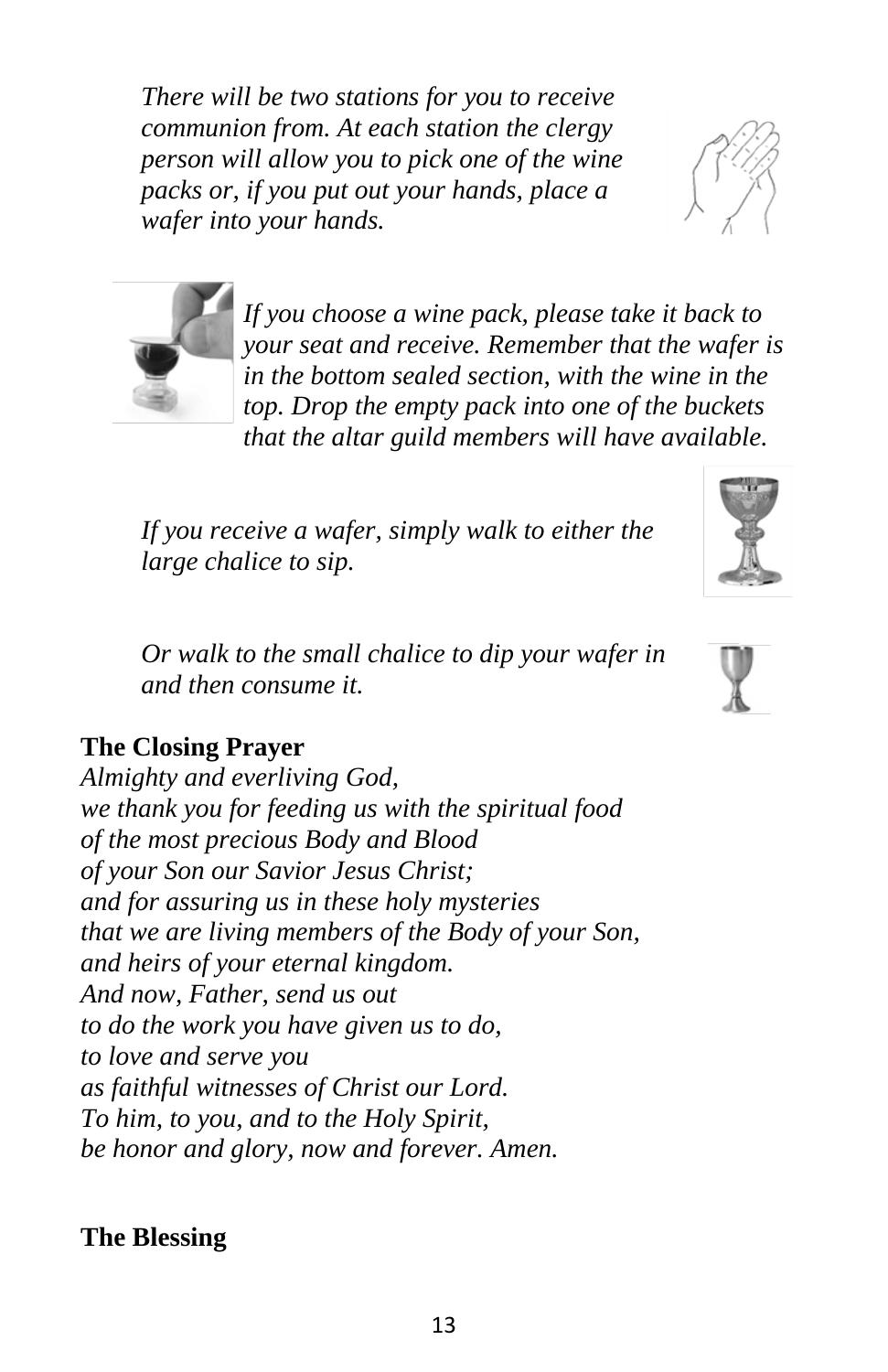

**Closing Hymn** *O, For a Thousand Tongues to Sing* **H493**

be now and ever given by saints below and saints above, the Church in earth and heaven.

### **Dismissal**

Let us go forth in the power of the Risen Lord. Alleluia, Alleluia. *Thanks be to God, Alleluia, Alleluia!*

#### **Postlude**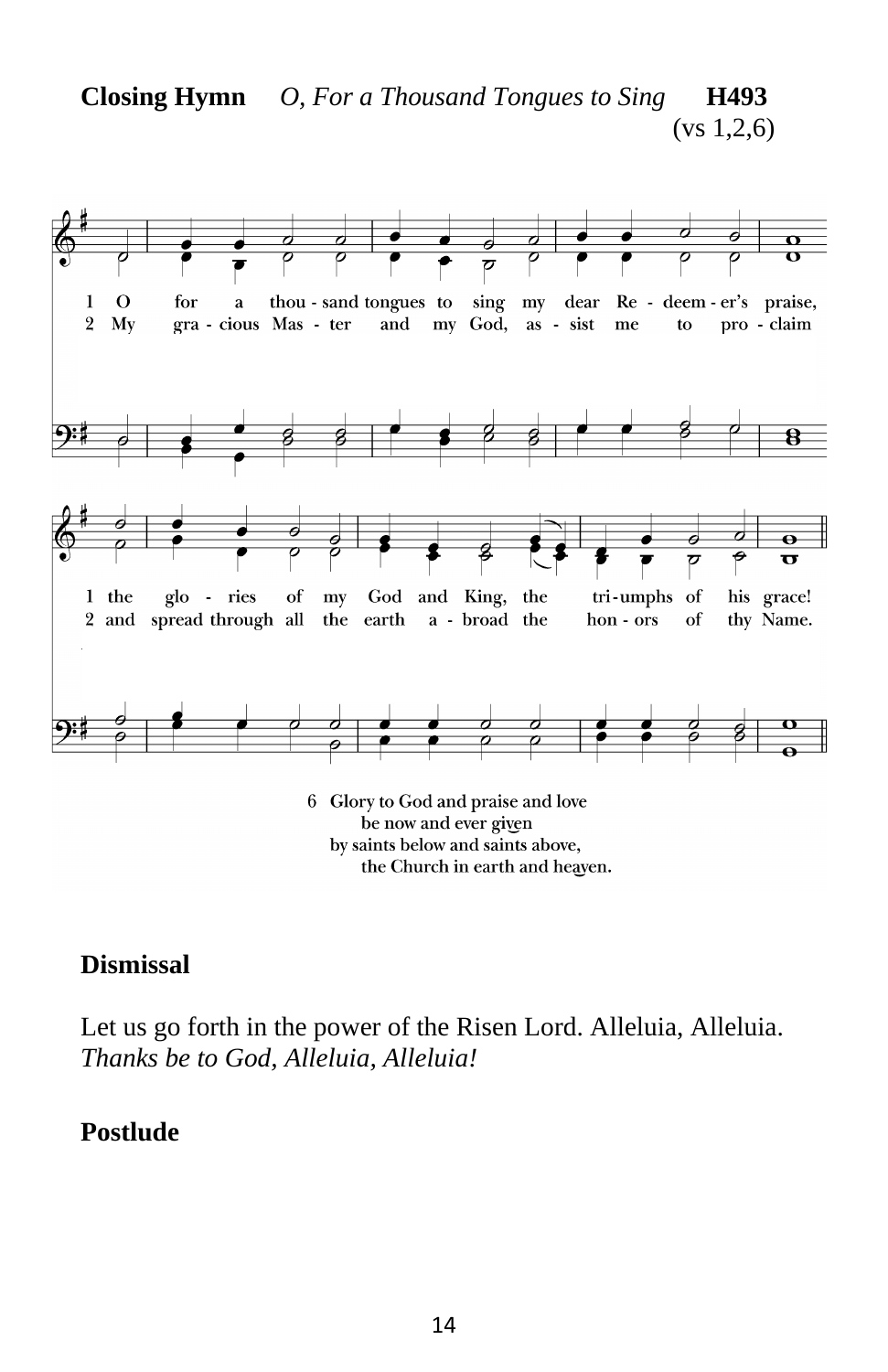## *Our worship is ended: Our service begins*  **დადადადადადადადადადადადადადად**



*Altar flowers are given to the Glory of God and in thanksgiving for the leadership and ministry of Lee and Jann Horeis by their Holy Trinity family.*

დადადადადადადადადადადადადადად

## **Serving Today 10am**

### **Greeters/Usher:**

Sally Bates John Streedbeck Angee Dostal Cheryl Hejl



**Chalice Bearer:** Sue Everett Dana Visger Rich Kelly

**Lector:** Donna Kahler Sue Everett

**Altar Guild:**  Nancy Stara & Sue Everett



## **NEW Holy Trinity Website Coming this Summer**

We are hoping to update our 12-year-old website later this summer. Stay tuned for more info.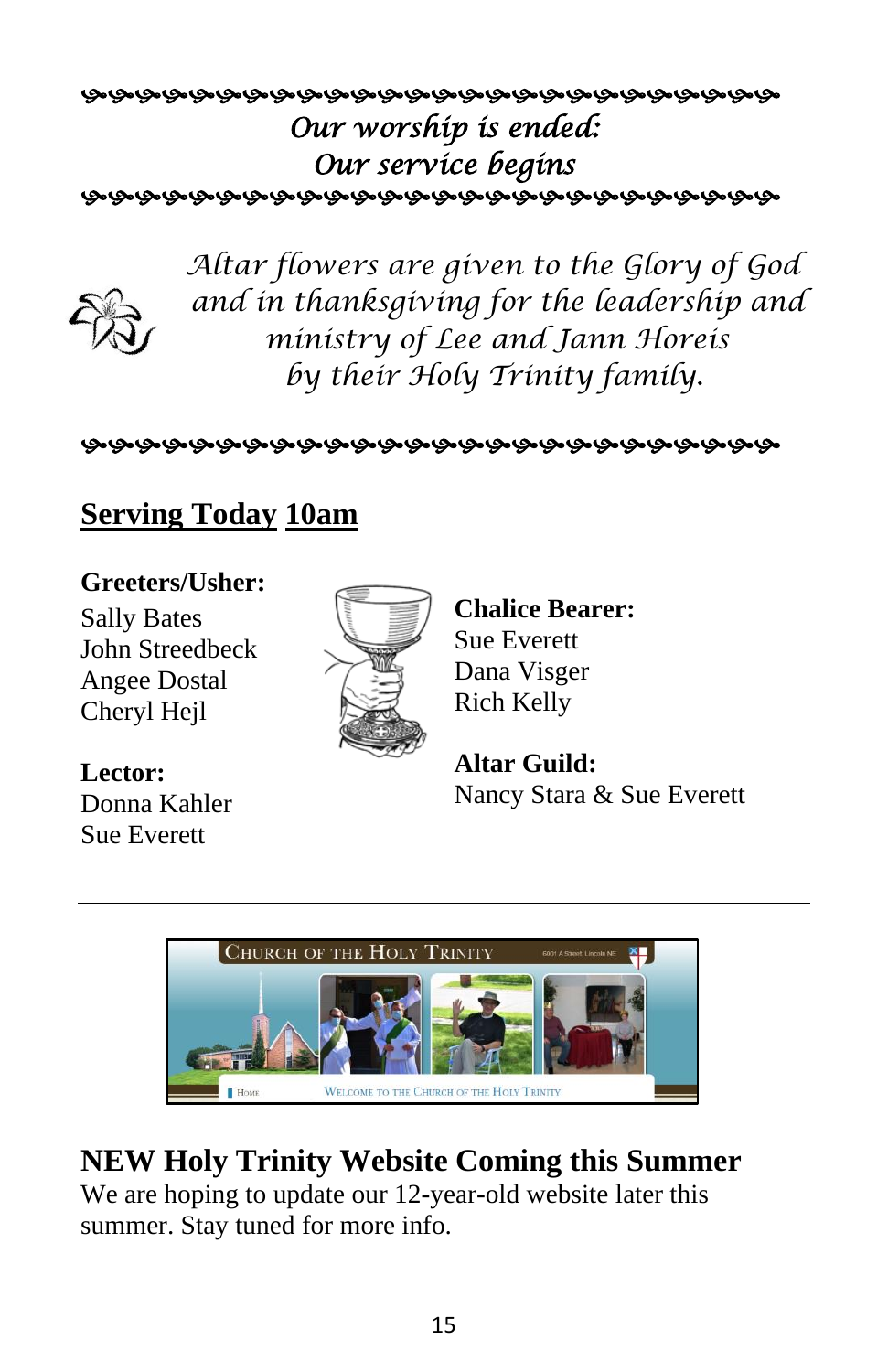# **Information for Kids & Parents!**



## **Don't Forget to Sign Up for Vacation Bible School**

Sign your kids and grandkids up for a JOURNEY THROUGH THE JUNGLE. Along the way we discover God's grace and love for ALL of us! It'll be all morning during the week of July 25th - 29th**. Register NOW.**





**Sunday School and Children's Chapel** (SSC) will combine during the summer beginning June  $5<sup>th</sup>$ . At 10:30, the children will go to the Children's Chapel for a bible story, singing, an activity, and snack. They will rejoin in the Sanctuary at announcement time.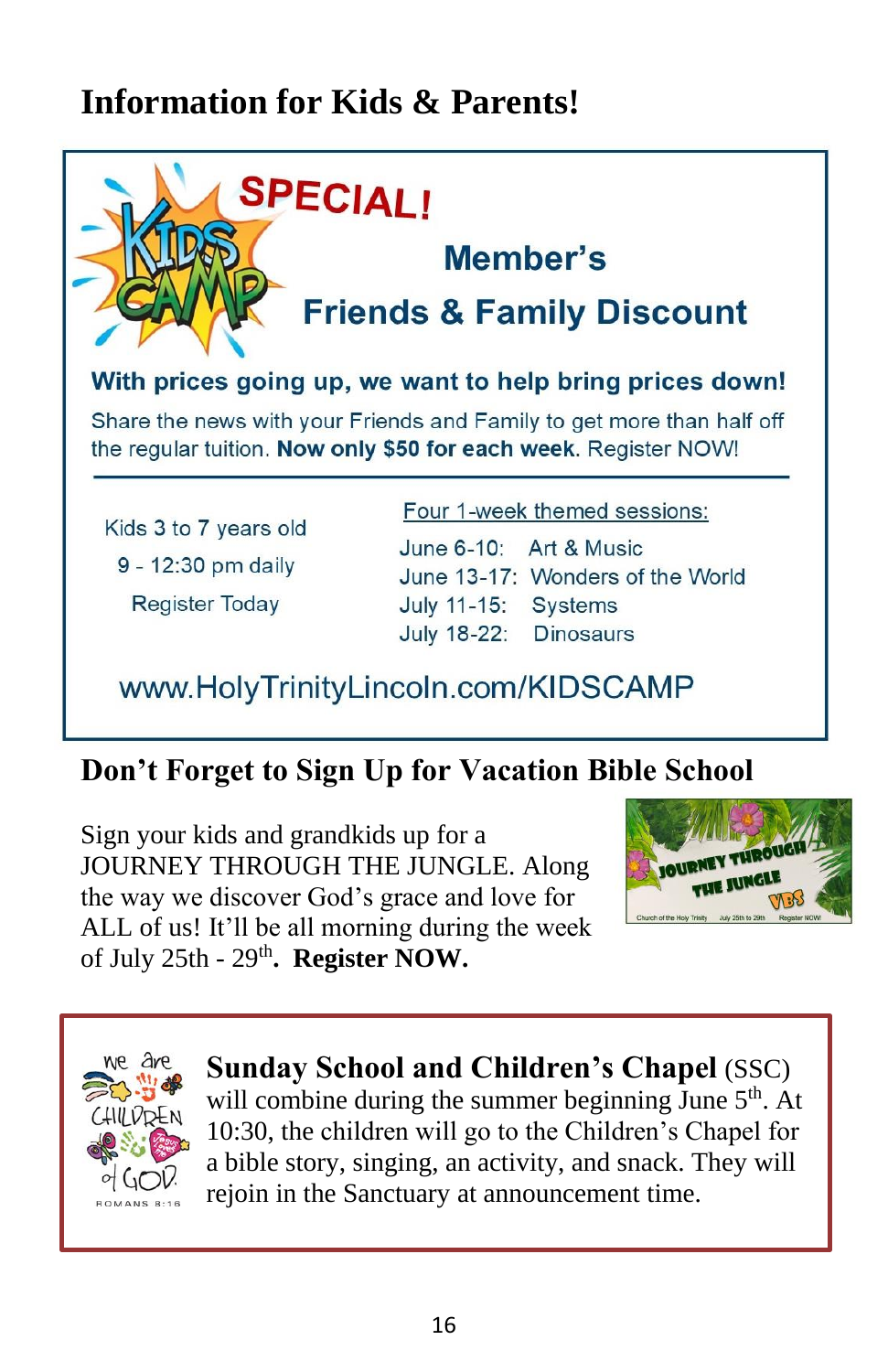## **Men's Ministry Disc Golf & Brews – June 12 @ 4:00 pm**

Join us as we build connections with one another and have fun at the same time. We'll hit a local Disc Golf course for some friendly competition. (Bring your own frisbees) Don't worry, we are not professionals – just guys out to have fun. Then we'll be visiting a local brewery to grab a beer and tell tall tales about how we were "awesome out there!"



## **Cursillo June 18th @ Holy Trinity 1-3pm**

Ultreya's are a gathering of folks to meet and greet one another. We talk about our Christian activities and how to support each other. It is a great time to get together.



If you have questions about this event, please call Cheryl Hejl at (402)-489-2557. And if you've got musical gifts we could use your help. Plus, if there is anything you would like to share, just let us know. Everyone is welcome – come, share with us, and bring a friend-even if you have not participated in a Cursillo weekend before.



## *Camp Canterbury 2021 Save the Date!* **July 18-July 22, 2022**

If you are interested in going to camp this year, please contact Fr. Clay at [ClayLein@gmail.com](mailto:ClayLein@gmail.com)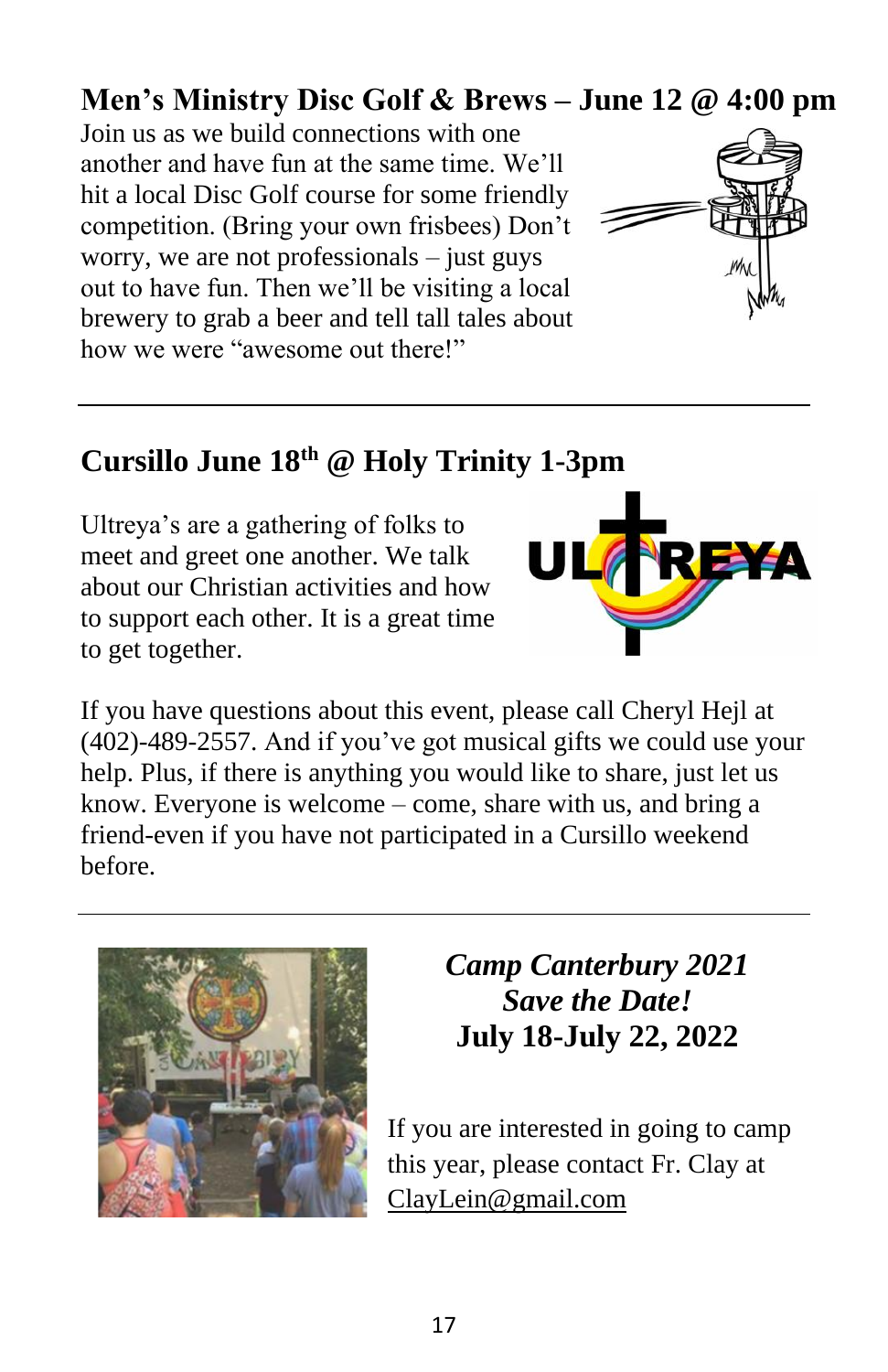

# **We NEED Helpers to Fill Backpacks At The Food Bank Of Lincoln**

Mondays starting June 6th at 10:00am, Holy Trinity will again be filling back-packs for children at Lincoln New Food Bank. We will not fill them on June 20th or July 4th due to holidays. If you would like to help with this project, please sign the list in the Foyer.

The Lincoln Food Bank has moved and a map of where it is located is by the sign up sheet. Their new address is 1221 Kingbird road. Goggle maps will get you there.

Blessings and Thanks, Deacon Dan

## **St. Elizabeth's Guild**

**2 nd Wednesday of the Month June 8th Noon, bring your lunch.** 





**Third Thursdays Holy Eucharist Thursday, June 16th 8am South Entrance**



**Daughters of the King 3 rd Saturday of the Month June 18th 9am**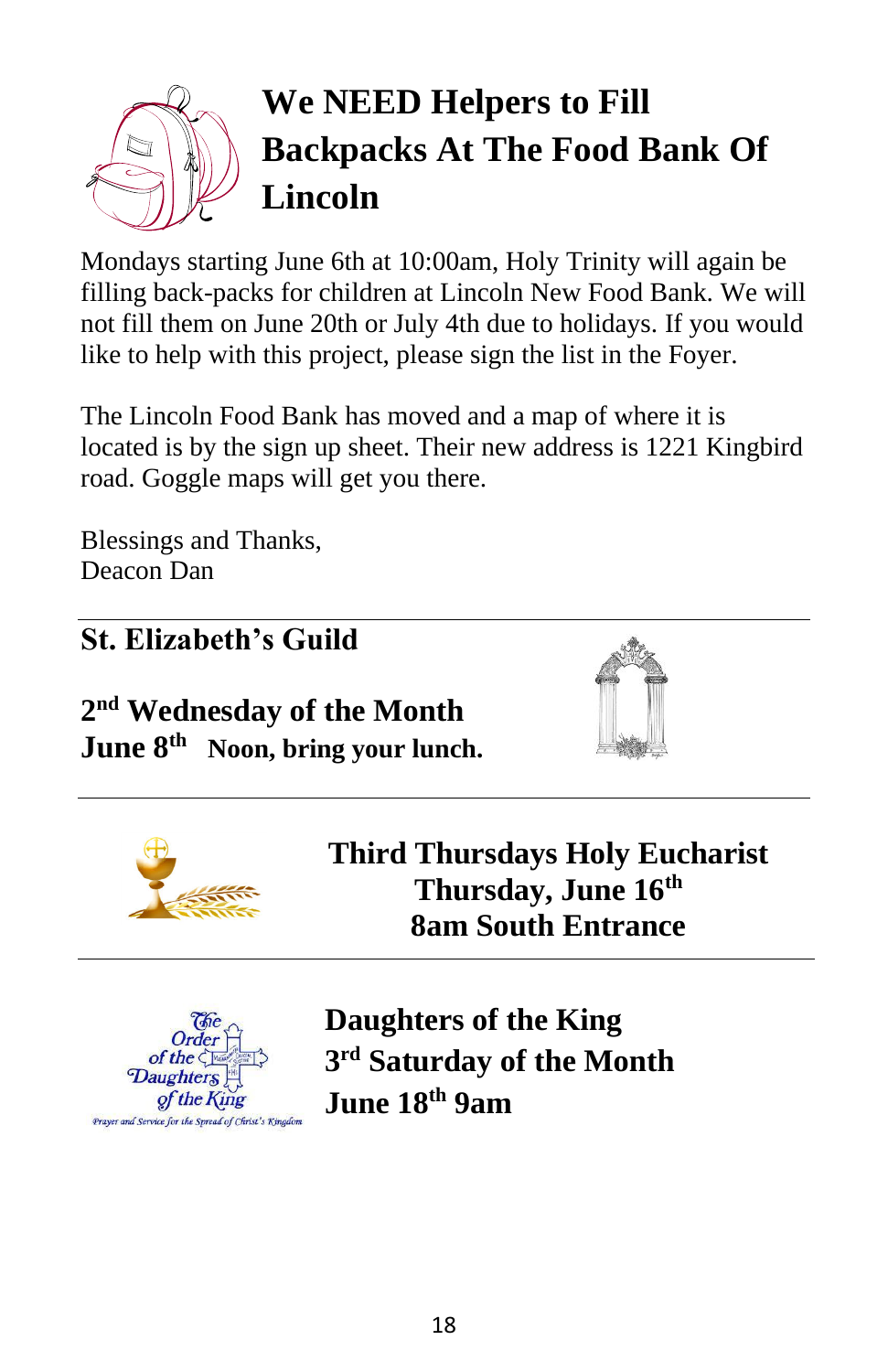#### **In Our Prayers This Week**

Marilyn D.; Dee L; Bob & Ellen S.; Repose of the soul of Jim C; Kesia; Carol W.; Steve R; Jackie H; Ellen S.'s daughter; Cynthia; Amy W's brother; Louise O; Justine; Noah P & friends; Ken R & wife; Russ J; Jackie H. & Anne; Judi; Bud Y.; Gary; Anne; Mary; Sara; Wade & Mary G.; Nancy E.; Kathy E.; Marilyn D.; Shawn; Will; Jessica; Matthew L.; Parker D.; JoAnn G.; & Family; Dee; Danny L; Sharon H; Mary &

Sarah; Vicky W.; Stan L.; Jon A.; Donald N.; Mark; Teresa and Matthew; Florence and Dick M.; Theresa H.; Tom and Abby J.; Marlene P.; Elliott W.; Julie B.; Darlene B.; Ama; Russell J.; Dave S.; Ellen S.; Catherine; Pam; Katie; Jackie H.; Pat J; Nancy D.; Michaela; Marge T; Reed F; Barb; Abbie, Dow C; those experiencing loneliness; James V.; Edith H.; Jane B.; Mary & Sarah; Linda Mc; Ellen S.; Sarah, B.; Linda & her family; all those suffering from Covid-19; Michelle; Carolyn K & Mary Catherine; Betsy & Don; Mike & Beth; Suzanne M.; Lori; Jan H.; Diane S.; Catherine; Ann D.; Larry B.; Eddie K.; Dennis; Mike; Susie; Kris.;Mike & Beth;. Ellie; Lee H; Will; Pastor Tim B.; Mary P.; Mary L; Ann W.; Glenda H.; Ann H.; Anne G.; Janet G.

**In Thanksgiving we pray for May Birthdays:**  $10^{th}$  Joni Cover;  $11^{th}$ Caleb Cover;  $13<sup>th</sup>$  Robert Hillyer;  $14<sup>th</sup>$  Dashiell Sewell;  $17<sup>th</sup>$  Angee Dostal; 17<sup>th</sup> Kyan Machmer Frederick; 17<sup>th</sup> Curt Youngman; 18<sup>th</sup> Mattie Davis; 19<sup>th</sup> Elsa Pope; 20<sup>th</sup> Loretta Love; 20<sup>th</sup> Donna Kahler; 24<sup>th</sup> Russell Gasper

**In the Diocesan cycle of prayer, we pray for:** St. George's, Oshkosh The Rev. Joan Phillips Grace Church, Tecumseh

**In the Anglican cycle of prayer, we pray for:** Church of the Province of South East Asia

**Prayer Chain** Prayer requests for Holy Trinity's prayer chain are always welcome. Our plan is to include them on our list for a total of four weeks unless more time and prayer are needed, and we certainly understand that is sometimes the case. Please keep us updated concerning those for whom you request prayers by contacting Marilyn Dorf at (402) 489-3104 or [marilyndorf@gmail.com](mailto:marilyndorf@gmail.com) or the church office holytrinity10@yahoo.com or 402-488-7139